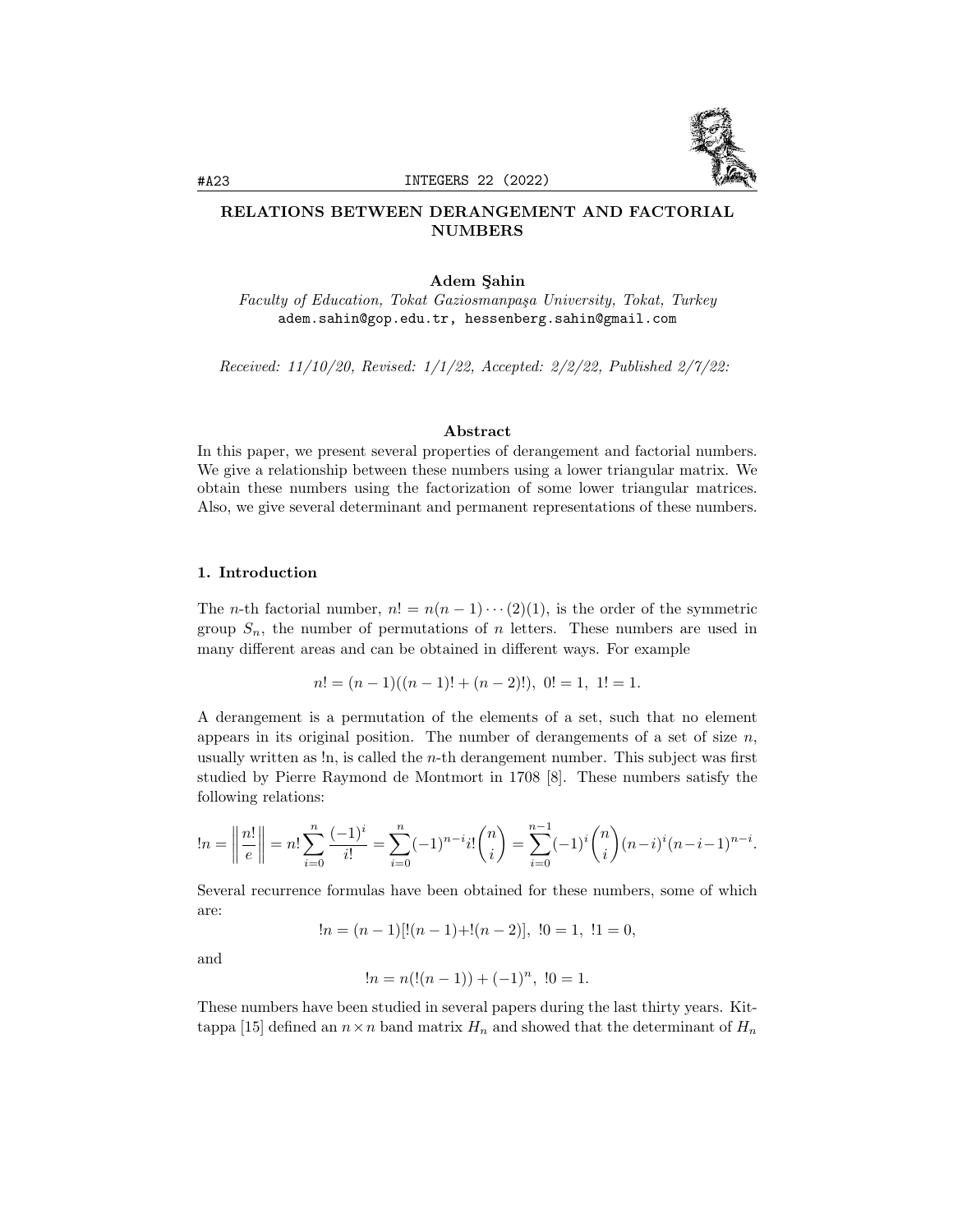equals the  $(n + 2)$ -th derangement number. Janjic [11] gave several determinantal representations of derangement numbers. In [3] and [5], the authors gave several permanental representations of derangement and factorial numbers. Bona [4] obtained important properties of the Catalan, derangement, and factorial numbers. In [24], [25] and [26], the authors discussed several determinantal representations of derangement numbers. More examples can be found in [1, 10, 21, 22, 23]. Recently there has been an increase in the number of studies concerning matrices that contain special numbers and sequences. In [17], the authors examined the linear algebra of the k-Fibonacci matrix and symmetric k-Fibonacci matrix. More examples can be found in [2, 6, 7, 12, 13, 14, 16, 18, 19, 27, 28].

**Lemma 1** ([6]). Let  $A_n$  be an  $n \times n$  lower Hessenberg matrix for all  $n \ge 1$  and define  $\det(A_0) = 1$ . Then,  $\det(A_1) = a_{11}$  and for  $n \geq 2$ 

$$
\det(A_n) = a_{n,n} \det(A_{n-1}) + \sum_{r=1}^{n-1} [(-1)^{n-r} a_{n,r} (\prod_{j=r}^{n-1} a_{j,j+1}) \det(A_{r-1})].
$$

The Hessenberg matrices defined in this study are also band matrices  $(a_{i,i\pm k} =$  $a_{j,j\pm k}$ , for  $k \geq 0$ ). For this case, Lemma 1 has the corollary that

$$
\det(A_n) = \sum_{k=1}^n (-1)^{k-1} a_{k,1}(a_{1,2})^{k-1} \det(A_{n-k}).
$$
\n(1)

In this paper, we give the definitions of the  $n$ -th factorial and derangement matrices and obtain the inverse of these matrices via the determinants of some Hessenberg matrices. We also obtain a relationship between these matrices. Secondly, we give some factorizations of these matrices. In the last section, we obtain several determinant and permanent representations of the n-th factorial and derangement numbers.

### 2. The Factorial and Derangement Matrices

**Definition 1.** The *n*-th factorial matrix of order *n* will be denoted by  $\mathcal{F}_n$  =  $[a_{i,j}]_{i,j=1,2,...,n}$ , and is defined by

$$
a_{i,j} = \begin{cases} (i-j)!, & \text{if } i-j \geqslant 0; \\ 0, & \text{otherwise,} \end{cases}
$$
 (2)

where  $n$  is any positive integer.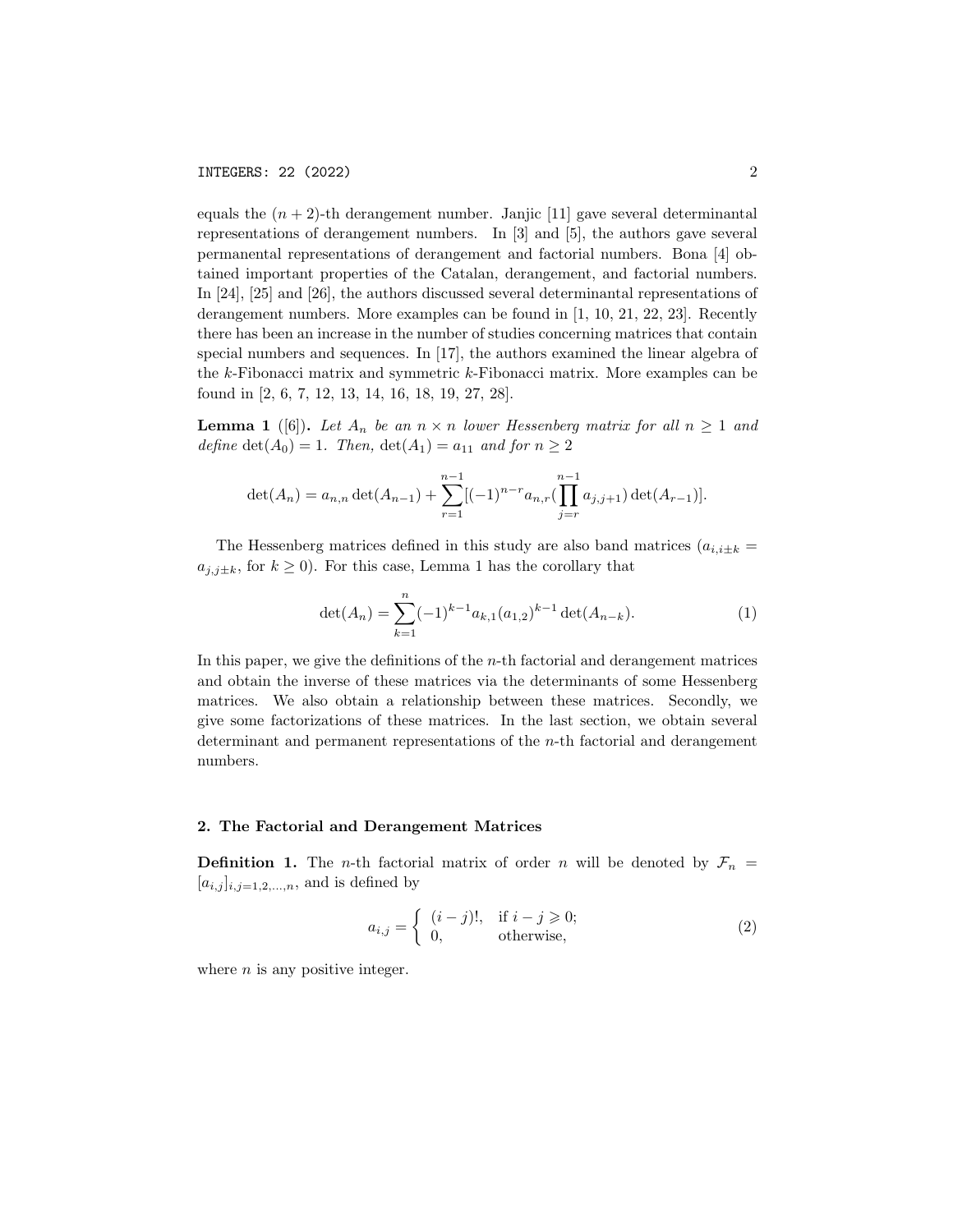For example,

$$
\mathcal{F}_5 = \left[\begin{array}{cccc} 1 & 0 & 0 & 0 & 0 \\ 1 & 1 & 0 & 0 & 0 \\ 2 & 1 & 1 & 0 & 0 \\ 6 & 2 & 1 & 1 & 0 \\ 24 & 6 & 2 & 1 & 1 \end{array}\right]
$$

is a factorial matrix.

**Definition 2.** The *n*-th derangement matrix of order *n*, will be denoted by  $\mathcal{D}_n =$  $[b_{i,j}]_{i,j=1,2,...,n}$ , and is defined by

$$
b_{i,j} = \begin{cases} 1, & i = j; \\ \frac{!(i-j+1), & \text{if } i - j \geq 1; \\ 0, & \text{otherwise,} \end{cases}
$$
 (3)

where  $n$  is any positive integer.

For example,

$$
\mathcal{D}_5 = \left[ \begin{array}{rrrrr} 1 & 0 & 0 & 0 & 0 \\ 1 & 1 & 0 & 0 & 0 \\ 2 & 1 & 1 & 0 & 0 \\ 9 & 2 & 1 & 1 & 0 \\ 44 & 9 & 2 & 1 & 1 \end{array} \right]
$$

is a derangement matrix.

**Definition 3.** The  $n \times n$  lower Hessenberg matrix sequence  $F_n^S = [a_{i,j}]_{i,j=1,2,...,n}$ is defined by

$$
a_{i,j} = \begin{cases} (i-j+1)!, & \text{if } i-j+1 \ge 0; \\ 0, & \text{otherwise,} \end{cases}
$$
 (4)

where  $n$  is any positive integer.

**Definition 4.** The  $n \times n$  lower Hessenberg matrix sequence  $D_n^S = [a_{i,j}]_{i,j=1,2,...,n}$ is defined by

$$
a_{i,j} = \begin{cases} 1, & \text{if } j = i + 1; \\ \frac{!(i - j + 2),}{j + 1}, & \text{if } i - j \ge 0; \\ 0, & \text{otherwise,} \end{cases}
$$
(5)

where  $n$  is any positive integer.

**Lemma 2.** Let  $d_0 = 1$ ,  $d_n = \sum_{k=0}^{n-1} (-1)^{n-k+1} (n-k+1)d_k$ , for  $n \ge 1$ . Then,  $\det(D_n^S) = d_n$  for any integer  $n \geq 1$ .

*Proof.* We proceed by induction on n. The result clearly holds for  $n = 1$ . Now suppose that the result is true for all positive integers less than or equal to  $n$ . We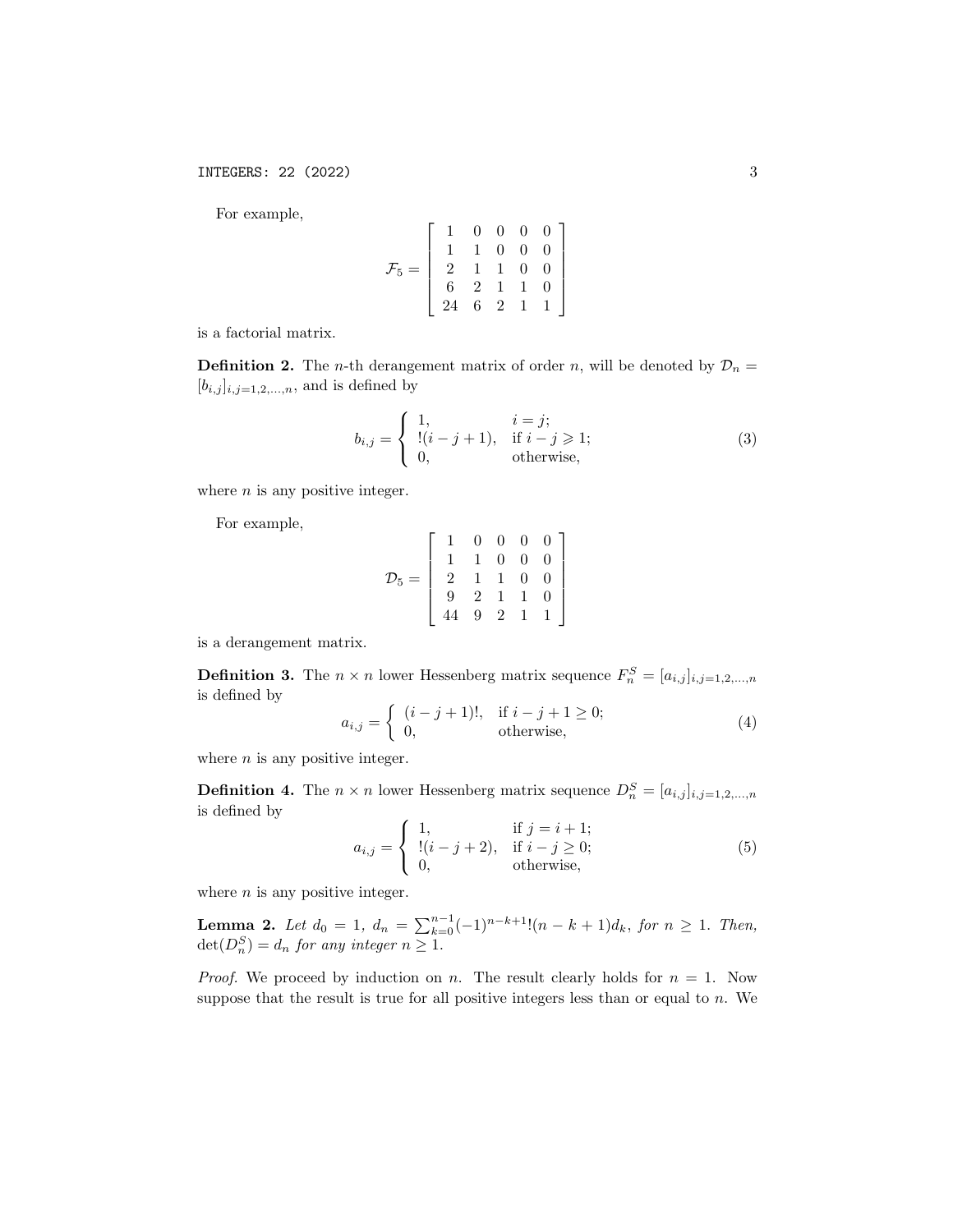prove it for  $(n + 1)$ . In fact, by using (1), we obtain that

$$
\det(D_{n+1}^S) = \sum_{k=1}^{n+1} [(-1)^{k-1} a_{k,1} (a_{1,2})^{k-1} \det(D_{n-k+1}^S)]
$$
  

$$
= \sum_{k=1}^{n+1} [(-1)^{k-1}!(k-1+2) \det(D_{n-k+1}^S)].
$$

From the hypothesis of induction, we obtain

$$
\det(D_{n+1}^S) = \sum_{k=1}^{n+1} \left[ (-1)^{k-1}!(k+1)d_{n-k+1} \right].
$$

Therefore,  $\det(D_n^S) = d_n$  holds for all positive integers n.

**Lemma 3.** Let  $f_0 = 1$ ,  $f_n = \sum_{k=0}^{n-1} (-1)^{n-k+1} (n-k)! f_k$ , for  $n \ge 1$ . Then,  $\det(F_n^S) = f_n$  for any integer  $n \geq 1$ .

Proof. The proof is similar to the proof of Lemma 2.

**Example 1.** Using Lemma 2 and Lemma 3, we obtain  $d_3$  and  $f_4$  as follows:

$$
\det\left[\begin{array}{ccc} 1 & 1 & 0 \\ 2 & 1 & 1 \\ 9 & 2 & 1 \end{array}\right] = 6 = d_3, \, \det\left[\begin{array}{ccc} 1 & 1 & 0 & 0 \\ 2 & 1 & 1 & 0 \\ 6 & 2 & 1 & 1 \\ 24 & 6 & 2 & 1 \end{array}\right] = -13 = f_4.
$$

With the help of the recurrence relations, we give the definitions of  $d_n$  and  $f_n$ . From these recurrence relations, we can obtain the equations

$$
!n = d_{n-1} + \sum_{k=1}^{n-2} (-1)^{k-1}!(n-k)d_k
$$
\n(6)

and

$$
n! = \sum_{k=1}^{n} (-1)^{k-1} (n-k)! f_k.
$$
 (7)

**Theorem 1.** Let n be any positive integer,  $\mathcal{F}_n$  be the  $n \times n$  factorial matrix in (2) and  $F_n^S$  be the  $n \times n$  Hessenberg matrix in (4). The inverse of  $\mathcal{F}_n$ , denoted by  $(\mathcal{F}_n)^{-1} = [c_{i,j}],$  is equal to

$$
[c_{i,j}] = \begin{cases} (-1)^{i-j} \det(F_{i-j}^S), & \text{if } i - j > 0; \\ 1, & \text{if } i - j = 0; \\ 0, & \text{otherwise.} \end{cases}
$$

 $\Box$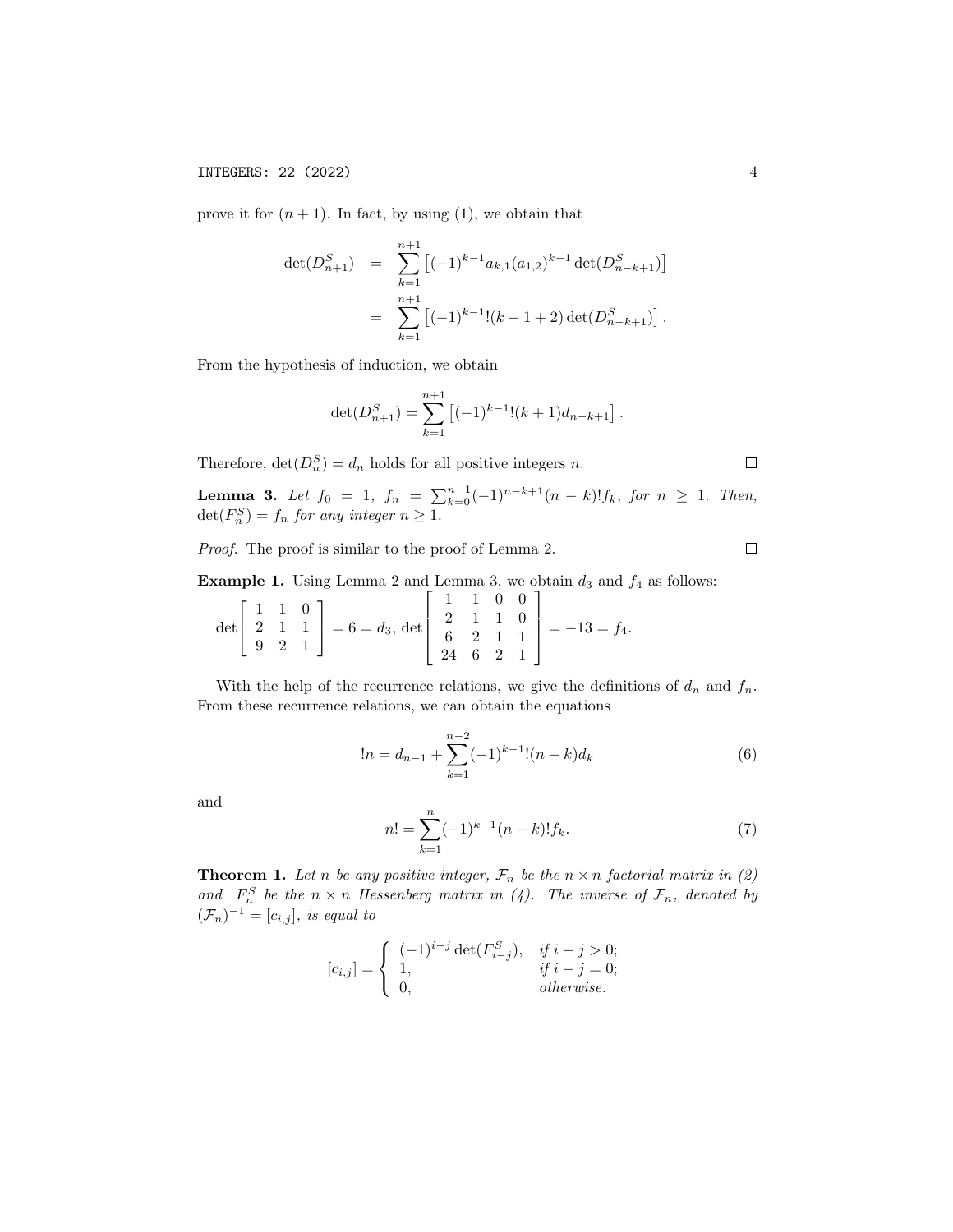*Proof.* It suffices to prove that  $\mathcal{F}_n(\mathcal{F}_n)^{-1} = I_n$ . We take  $\mathcal{F}_n(\mathcal{F}_n)^{-1} = [r_{i,j}]_{1 \le i,j \le n}$ . It is obvious that  $r_{i,j} = \sum_{k=0}^{n} a_{i,k}c_{k,j} = 0$  for  $i - j < 0$  and  $r_{i,j} = \sum_{k=0}^{n} a_{i,k}c_{k,j} =$  $a_{i,i}c_{i,i} = 1$  for  $i = j$ . For  $i > j \geq 1$ , we have

$$
r_{i,j} = \sum_{k=0}^{n} a_{i,k} c_{k,j} = \sum_{k=j}^{i} a_{i,k} c_{k,j}
$$
  
=  $(i-j)! - (i-j-1)! f_1 + \dots + 1(-1)^{i-j+1} f_{i-j}.$ 

Since  $(i-j+1)! = \sum_{s=1}^{i-j+1} (-1)^{s+1} f_s(i-j+1-s)!,$  we obtain  $r_{i,j} = \sum_{k=0}^{n} a_{i,k} c_{k,j}$ 0 for  $i > j \ge 1$  which, implies that  $\mathcal{F}_n(\mathcal{F}_n)^{-1} = I_n$ .

**Theorem 2.** Let n be any positive integer,  $\mathcal{D}_n$  be the  $n \times n$  derangement matrix in (3) and  $D_n^S$  be the  $n \times n$  Hessenberg matrix in (5). The inverse of  $\mathcal{D}_n$ , denoted by  $(\mathcal{D}_n)^{-1} = [c_{i,j}],$  is equal to

$$
[c_{i,j}] = \begin{cases} (-1)^{i-j} \det(D_{i-j}^S), & \text{if } i - j > 0; \\ 1, & \text{if } i - j = 0; \\ 0, & \text{otherwise.} \end{cases}
$$

Proof. The proof is similar to the proof of Theorem 1.

Now, we show the relation between the factorial and derangement matrices. The  $n \times n$  lower triangular matrix  $\mathcal{L}_n = [t_{i,j}], (1 \leq i, j \leq n)$  is defined by

$$
t_{i,j} = \begin{cases} \sum_{k=0}^{i-j} (-1)^k (i-j-k)! d_k, & \text{if } i > j; \\ 1, & \text{if } i = j; \\ 0, & \text{otherwise.} \end{cases}
$$

**Theorem 3.** Let n be any positive integer,  $\mathcal{F}_n$  and  $\mathcal{D}_n$  be any  $n \times n$  lower triangular factorial and derangement matrices. Then,

$$
\mathcal{L}_n \mathcal{D}_n = \mathcal{F}_n.
$$

*Proof.* It suffices to prove that  $\mathcal{F}_n(\mathcal{D}_n)^{-1} = \mathcal{L}_n$ . It is obvious that  $t_{i,j} = 0$  for  $i - j < 0$  and  $t_{i,j} = 1$  for  $i - j = 0$ . For  $i > j \ge 1$ , we have

$$
\sum_{k=0}^{n} a_{i,k} c_{k,j} = \sum_{k=0}^{n} (i-k)! (-1)^{k-j} d_{k-j}
$$
  
= 
$$
\sum_{k=j}^{i} (i-k)! (-1)^{k-j} d_{k-j} = \sum_{k=0}^{i-j} (i-j-k)! (-1)^{k} d_{k} = t_{i,j}
$$

which implies that  $\mathcal{F}_n(\mathcal{D}_n)^{-1} = \mathcal{L}_n$ , as desired.

 $\Box$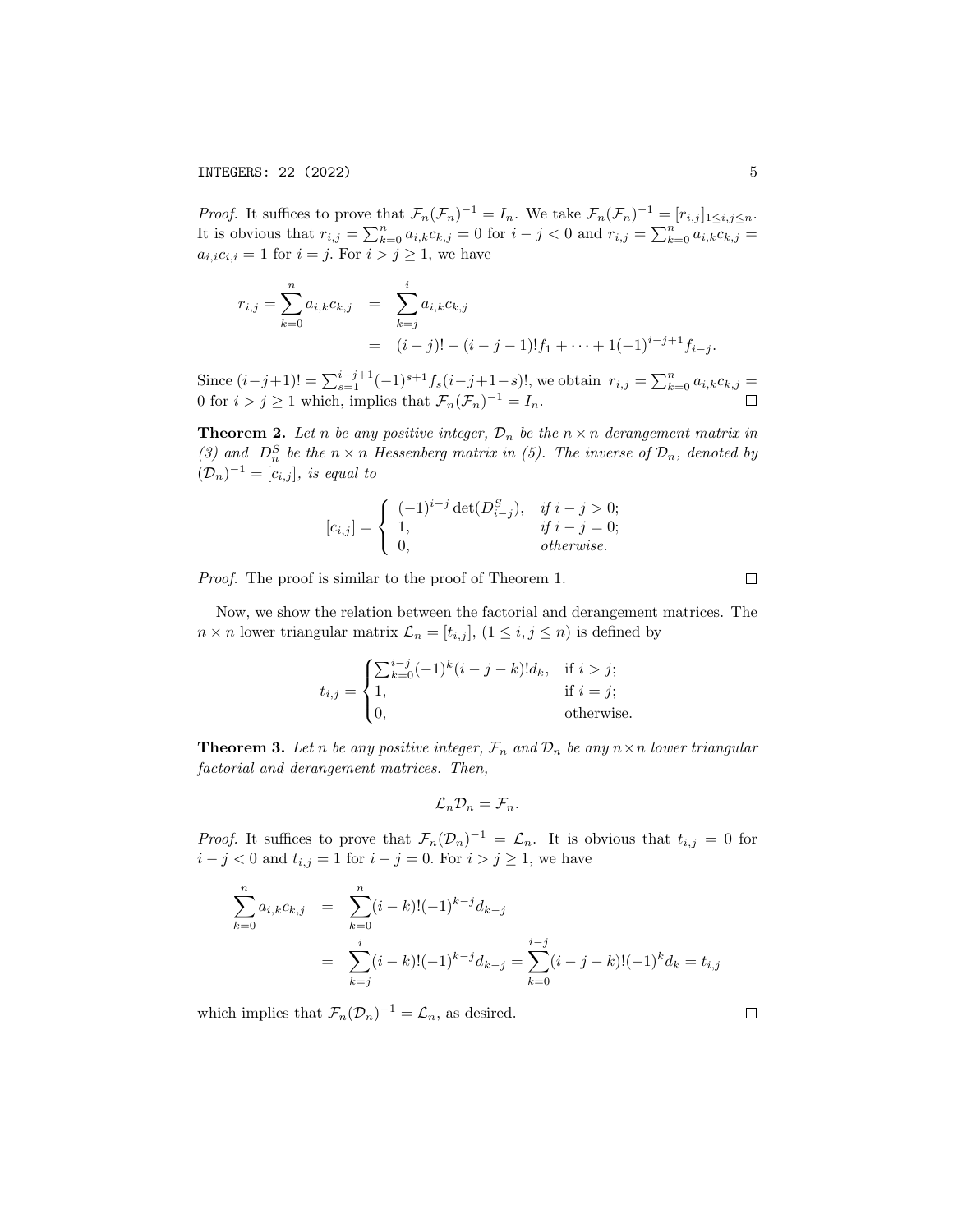Example 2. Using Theorem 3, we obtain the relation between the factorial and derangement matrices for  $n = 5$  as

$$
\mathcal{L}_5 \mathcal{D}_5 = \begin{bmatrix} 1 & 0 & 0 & 0 & 0 \\ 0 & 1 & 0 & 0 & 0 \\ 0 & 0 & 1 & 0 & 0 \\ -3 & 0 & 0 & 1 & 0 \\ -17 & -3 & 0 & 0 & 1 \end{bmatrix} \begin{bmatrix} 1 & 0 & 0 & 0 & 0 \\ 1 & 1 & 0 & 0 & 0 \\ 2 & 1 & 1 & 0 & 0 \\ 9 & 2 & 1 & 1 & 0 \\ 44 & 9 & 2 & 1 & 1 \end{bmatrix}
$$

$$
= \begin{bmatrix} 1 & 0 & 0 & 0 & 0 \\ 1 & 1 & 0 & 0 & 0 \\ 2 & 1 & 1 & 0 & 0 \\ 6 & 2 & 1 & 1 & 0 \\ 24 & 6 & 2 & 1 & 1 \end{bmatrix} = \mathcal{F}_5.
$$

In the last part of this section we consider companion matrices. We define the companion matrices  $\mathbb{Q}_{n,F}$  and  $\mathbb{Q}_{n,D}$  by

$$
Q_{n,F} = \begin{bmatrix} 0 & 1 & 0 & 0 & 0 \\ 0 & 0 & \ddots & 0 & 0 & 0 \\ 0 & 0 & 1 & 0 & 0 \\ 0 & 0 & \ddots & 0 & 1 & 0 \\ 0 & 0 & 0 & 0 & 1 \\ (-1)^{n+1}f_n & (-1)^n f_{n-1} & \cdots & f_3 & -f_2 & f_1 \end{bmatrix}_{n \times n}
$$
(8)

and

$$
Q_{n,D} = \begin{bmatrix} 0 & 1 & 0 & 0 & 0 \\ 0 & 0 & \ddots & 0 & 0 & 0 \\ 0 & 0 & 1 & 0 & 0 \\ 0 & 0 & \ddots & 0 & 1 & 0 \\ 0 & 0 & 0 & 0 & 0 & 1 \\ (-1)^{n+1}d_n & (-1)^n d_{n-1} & \cdots & d_3 & -d_2 & d_1 \end{bmatrix}_{n \times n}
$$
(9)

,

**Theorem 4.** Let  $Q_{n,F}$  be the  $n \times n$  matrix in (8), m and n be the positive integers such that  $m \leq n$ . The last column of the matrix  $(Q_{n,F})^m$  is equal to

$$
\begin{bmatrix}\n(m-n+1)! \\
\vdots \\
(m-1)!\n\end{bmatrix}
$$

where we assume  $k!$  to be 0 when  $k < 0$ .

*Proof.* The proof is done by mathematical induction on  $m$ . The result clearly holds for  $m = 1$ . Now suppose that the result is true for all positive integers less than or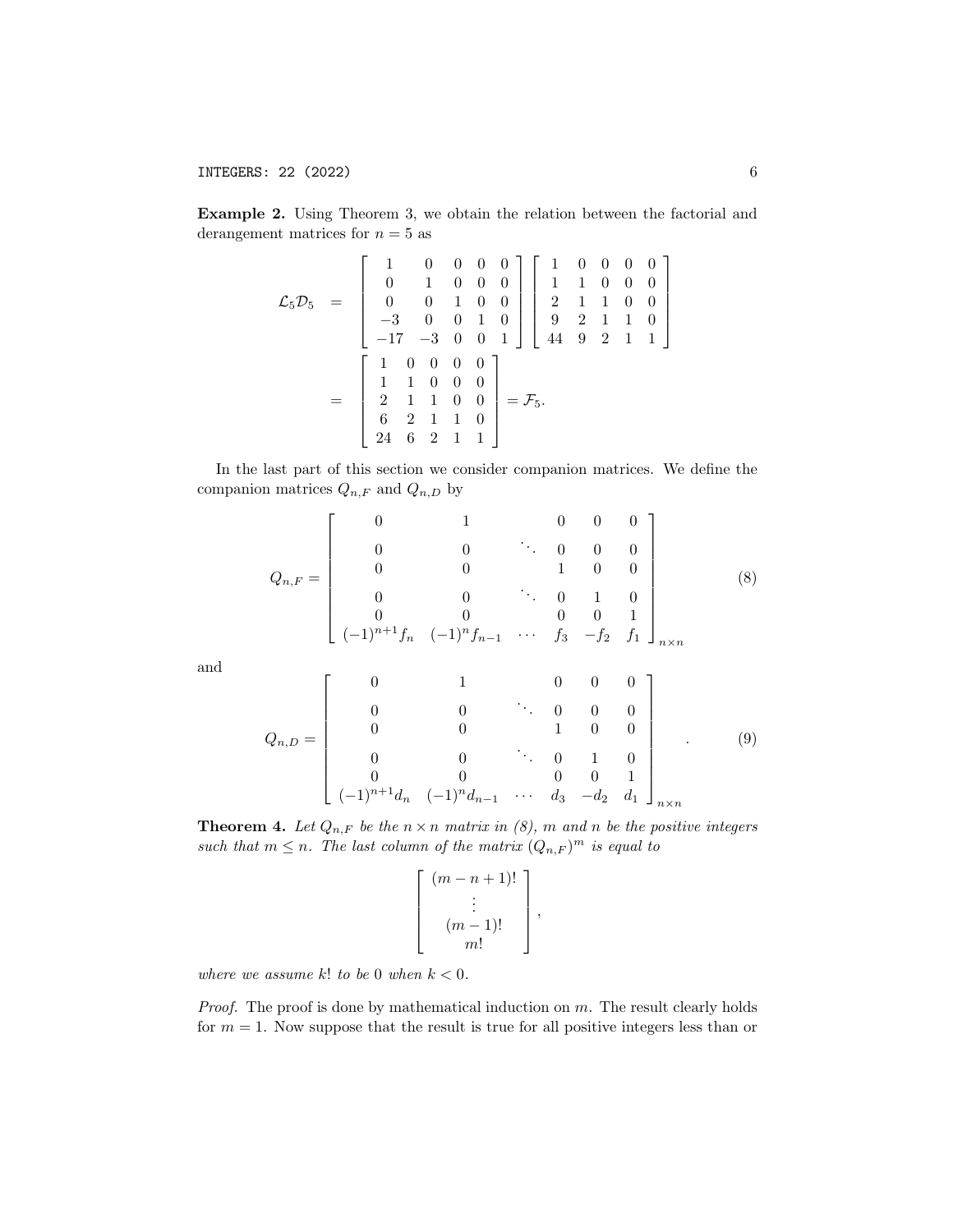equal to m. We prove it for  $(m+1)$  using Equation (7). The last column of matrix  $(Q_{n,F})^{m+1}$  is

$$
\begin{bmatrix}\n0 & 1 & 0 & 0 & 0 \\
0 & 0 & \ddots & 0 & 0 & 0 \\
0 & 0 & 1 & 0 & 0 & \vdots \\
0 & 0 & 0 & \ddots & 0 & 1 & 0 \\
0 & 0 & 0 & 0 & 0 & 1 \\
(-1)^{n+1}f_n & (-1)^n f_{n-1} & \cdots & f_3 & -f_2 & f_1\n\end{bmatrix}\n\begin{bmatrix}\n(m-n+1)! \\
\vdots \\
(m-1)! \\
m! \\
\vdots \\
m! \\
\vdots \\
m! \\
\end{bmatrix}
$$
\n=\n
$$
\begin{bmatrix}\n(m-n+2)!\n\end{bmatrix}
$$
\n=\n
$$
\begin{bmatrix}\n(m-n+2)!\n\end{bmatrix}
$$
\n=\n
$$
\begin{bmatrix}\n(m-n+2)!\n\end{bmatrix}
$$
\n=\n
$$
\begin{bmatrix}\n(m-n+2)!\n\end{bmatrix}
$$
\n=\n
$$
\begin{bmatrix}\n(m-n+2)!\n\end{bmatrix}
$$
\n=\n
$$
\begin{bmatrix}\n(m-n+2)!\n\end{bmatrix}
$$
\n=\n
$$
\begin{bmatrix}\n(m-n+1)!\n\end{bmatrix}
$$
\n=\n
$$
\begin{bmatrix}\n(m-n+1)!\n\end{bmatrix}
$$

So by the principle of mathematical induction, the statement is true for all positive integers.  $\Box$ 

**Theorem 5.** Let  $Q_{n,D}$  be the  $n \times n$  matrix in (9), and let m and n be the positive integers such that  $m \leq n$ . The last column of the matrix  $(Q_{n,D})^m$  is equal to  $(a_1)$  $a_2 \ldots a_n)^t$ , where

$$
a_k = \begin{cases} \n\frac{!(m-n+k+1)}{j}, & \text{if } m-n+k+1 \ge 2; \\ \n1, & \text{if } m-n+k+1 = 1; \\ \n0, & \text{if } m-n+k+1 \le 0.\n\end{cases}
$$

*Proof.* The proof is done by mathematical induction on m. When  $m = 1$ ,

$$
a_k = \begin{cases} !2 = 1 = d_1, & \text{if } 2 - n + k = 2; \\ 1, & \text{if } 2 - n + k = 1; \\ 0, & \text{if } 2 - n + k \le 0, \end{cases}
$$

so the given statement is true in this case. Now suppose that the result is true for all positive integers less than or equal to m. We prove it for  $(m+1)$  using Equation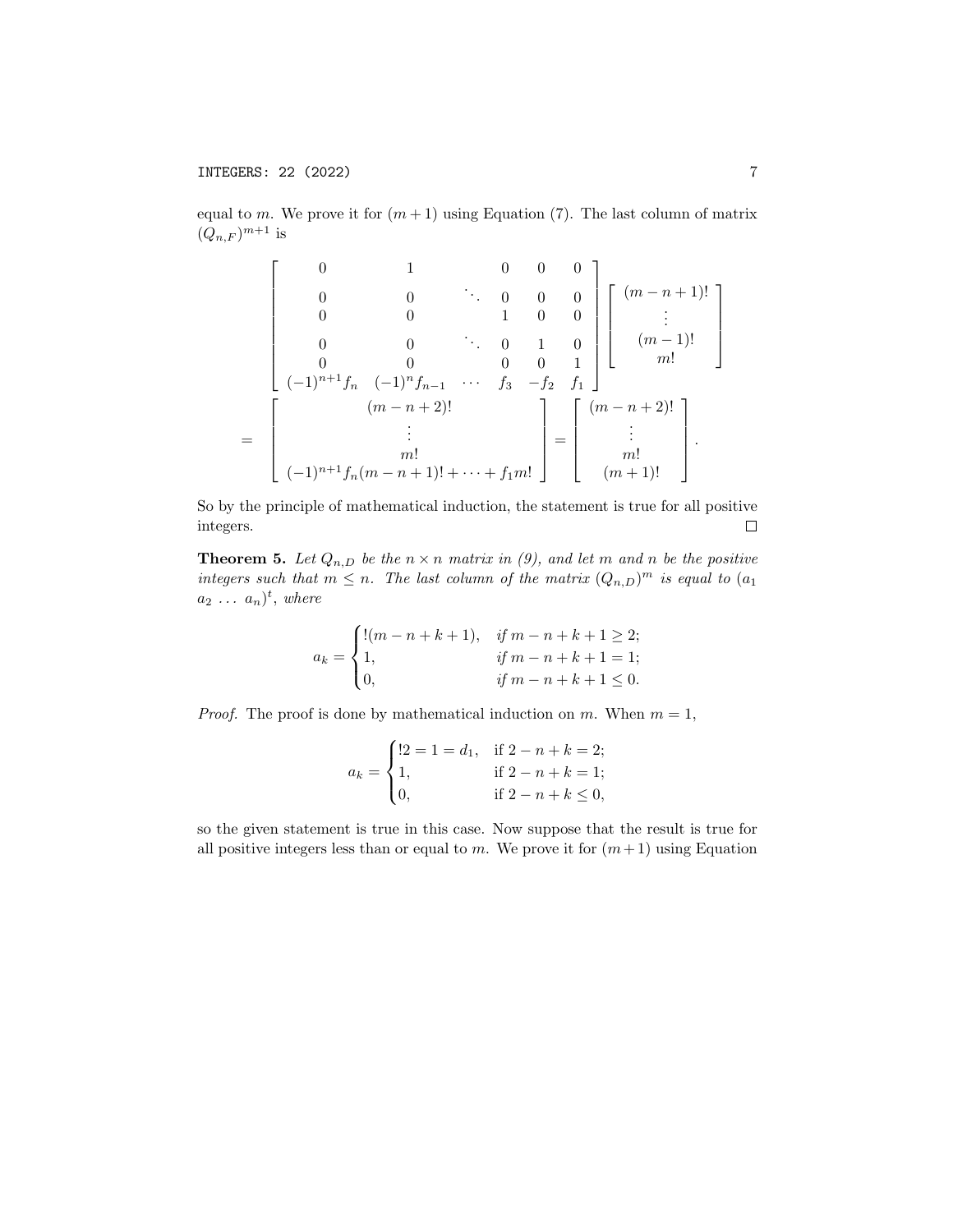(6). The last column of matrix  $(Q_{n,D})^{m+1}$  is

$$
\begin{bmatrix}\n0 & 1 & 0 & 0 & 0 \\
0 & 0 & \ddots & 0 & 0 & 0 \\
0 & 0 & 1 & 0 & 0 \\
0 & 0 & \ddots & 0 & 1 & 0 \\
0 & 0 & 0 & 0 & 1 & 0 \\
(1)^{n+1}d_n & (-1)^n d_{n-1} & \cdots & d_3 & -d_2 & d_1\n\end{bmatrix}\n\begin{bmatrix}\na_1 \\
\vdots \\
a_{n-1} \\
a_n\n\end{bmatrix}
$$
\n
$$
=\n\begin{bmatrix}\na_2 \\
\vdots \\
a_n \\
(-1)^{n+1}d_n a_1 + (-1)^n d_{n-1} a_2 + \cdots + d_1 a_n\n\end{bmatrix}\n=\n\begin{bmatrix}\na_2 \\
\vdots \\
a_n \\
a_{n+1}\n\end{bmatrix}
$$

So by the principle of mathematical induction, the statement is true for all positive integers.  $\Box$ 

## 2.1. Factorizations of the Factorial and Derangement Matrices

Lee et al. [16, 17] and Sahin [27] obtained the factorization of some matrices. In this study, we consider the factorization of  $\mathcal{F}_n$  and  $\mathcal{D}_n$ . Let  $I_n$  be the identity matrix of order *n*. We define the matrices  $\overline{\mathcal{F}}_n$ ,  $\overline{\mathcal{D}}_n$ ,  $C_n^F$ ,  $C_n^D$  as

$$
\overline{\mathcal{F}}_n = [1] \oplus (\mathcal{F}_{n-1}), \overline{\mathcal{D}}_n = [1] \oplus (\mathcal{D}_{n-1}),
$$
\n
$$
C_n^F = \begin{bmatrix} 1 & 0 & \cdots & 0 \\ f_1 & & & \\ \vdots & & I_{n+2} & \\ (-1)^{n+1} f_{n+2} & & & \end{bmatrix} \text{ and } C_n^D = \begin{bmatrix} 1 & 0 & \cdots & 0 \\ d_1 & & & \\ \vdots & & & I_{n+2} & \\ (-1)^{n+1} d_{n+2} & & & (10) \end{bmatrix}.
$$

**Lemma 4.** Let k be any integer such that  $k \geq 3$ . Then,  $(\overline{\mathcal{F}}_k)(C_{k-3}^F) = \mathcal{F}_k$ .

*Proof.* We take  $(\overline{\mathcal{F}}_k) = [\overline{a}_{i,j}], (C_{k-3}^F) = [c_{i,j}]$  and  $\mathcal{F}_k = [a_{i,j}]$  and obtain  $\sum_{k=1}^k$  $\sum_{s=1} \overline{a}_{i,s} c_{s,j}$ for  $i, j = 1, 2, \ldots, k$ . It is obvious from the matrix product and the definition of  $I_{n+2}$ that  $a_{11} = 1$ , and  $\sum_{n=1}^{k} a_n = \sum_{n=1}^{k} a_n$  $\sum_{s=1} \overline{a}_{i,s} c_{s,j} = a_{i,j}$  for  $i = 1, 2, ..., k$  and  $j = 2, ..., k$ . For  $j = 1$ ,

$$
a_{i,1} = \sum_{s=1}^{k} \overline{a}_{i,s} c_{s,1} = (i-2)! f_1 - \dots (-1)^{k-1} 1 \cdot f_{i-1}.
$$

We obtain  $a_{i,1} = (i-2)! f_1 - \cdots + (-1)^{k-1} (0!) f_{(i-1)} = (i-1)!$  from Equation (7).

.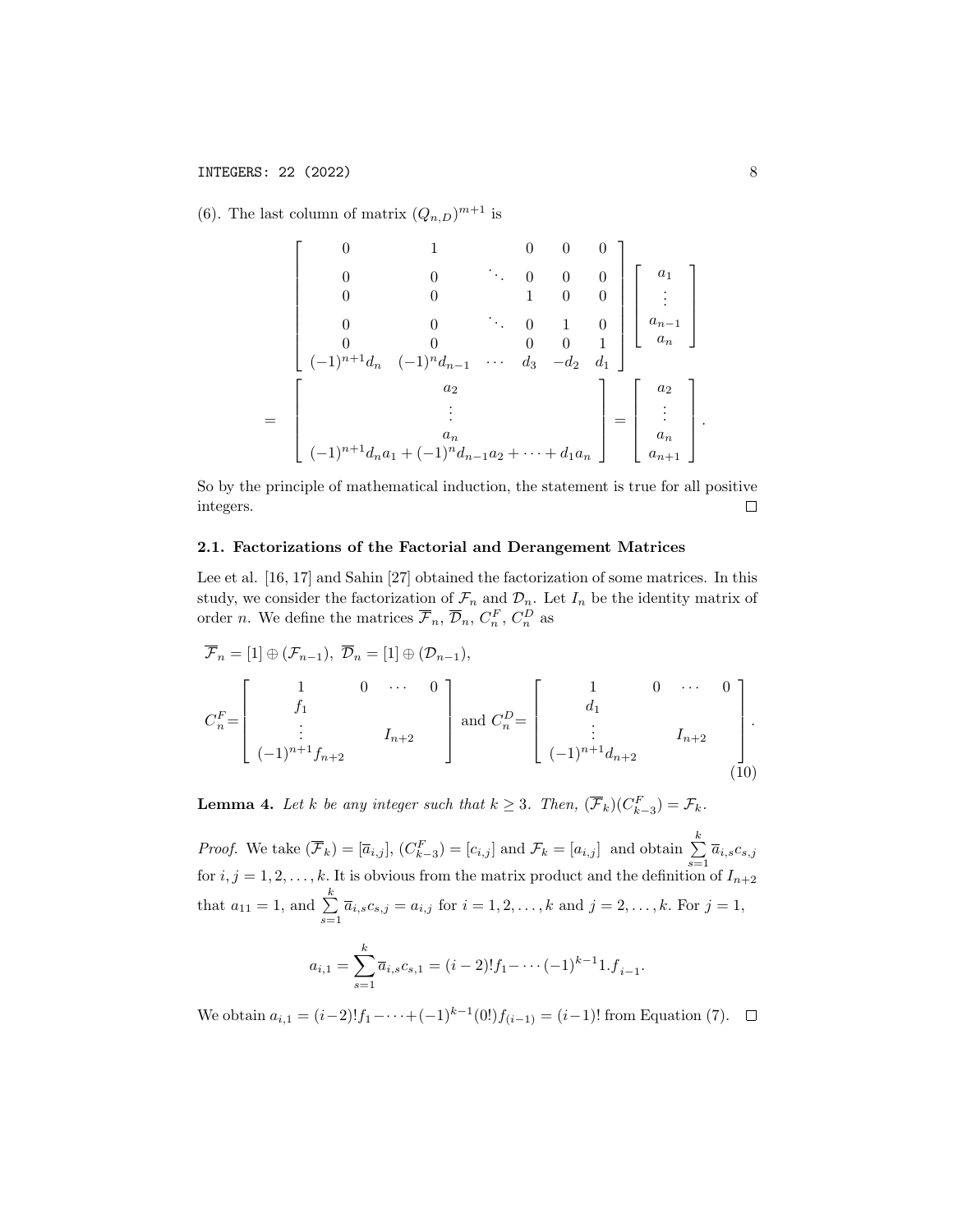# INTEGERS: 22 (2022) 9

If we change the roles of  $f_n$  and  $d_n$ , then we have the following identity.

**Lemma 5.** Let k be any integer such that  $k \geq 3$ . Then,  $(\overline{\mathcal{D}}_k)(C_{k-3}^D) = \mathcal{D}_k$ .

**Corollary 1.** Let n be any integer such that  $n \geq 3$ . Then,  $\mathcal{F}_n = (I_{n-2} \oplus I_n)$  $(C_{-1}^F)$ )  $\cdots$   $(I_1 \oplus (C_{n-4}^F))(C_{n-3}^F)$  and  $\mathcal{D}_n = (I_{n-2} \oplus (C_{-1}^D)) \cdots (I_1 \oplus (C_{n-4}^D))(C_{n-3}^D)$ .

Proof. This is obvious from Lemma 4 and the matrix product.

**Example 3.** Using Corollary 1, we give a factorization of the matrix  $\mathcal{F}_5$  as

$$
(I_3 \oplus C_{-1}^F)(I_2 \oplus C_0^F)(I_1 \oplus C_1^F)C_2^F
$$

$$
= \begin{bmatrix} 1 & 0 & 0 & 0 & 0 \\ 0 & 1 & 0 & 0 & 0 \\ 0 & 0 & 1 & 0 & 0 \\ 0 & 0 & 0 & 1 & 0 \\ 0 & 0 & 0 & 1 & 1 \end{bmatrix} \begin{bmatrix} 1 & 0 & 0 & 0 & 0 \\ 0 & 1 & 0 & 0 & 0 \\ 0 & 0 & 1 & 0 & 0 \\ 0 & 0 & 1 & 1 & 0 \\ 0 & 0 & 1 & 0 & 1 \end{bmatrix} \begin{bmatrix} 1 & 0 & 0 & 0 & 0 \\ 0 & 1 & 0 & 0 & 0 \\ 0 & 1 & 1 & 0 & 0 \\ 0 & 1 & 0 & 1 & 0 \\ 0 & 3 & 0 & 0 & 1 \end{bmatrix} \begin{bmatrix} 1 & 0 & 0 & 0 & 0 \\ 1 & 1 & 0 & 0 & 0 \\ 1 & 0 & 1 & 0 & 0 \\ 3 & 0 & 0 & 1 & 0 \\ 13 & 0 & 0 & 0 & 1 \end{bmatrix}
$$

$$
= \begin{bmatrix} 1 & 0 & 0 & 0 & 0 \\ 1 & 1 & 0 & 0 & 0 \\ 2 & 1 & 1 & 0 & 0 \\ 6 & 2 & 1 & 1 & 0 \\ 24 & 6 & 2 & 1 & 1 \end{bmatrix} = \mathcal{F}_{5}.
$$

**Lemma 6.** Let  $C_n^F$  and  $C_n^D$  be the  $(n+3) \times (n+3)$  Hessenberg matrices in (10). Then,

$$
(C_n^F)^{-1} = \begin{bmatrix} 1 & 0 & \cdots & 0 \\ -f_1 & & & \\ \vdots & & & I_{n+2} \\ (-1)^{n+2} f_{n+2} & & \end{bmatrix}
$$

and

$$
(C_n^D)^{-1} = \left[ \begin{array}{ccc} 1 & 0 & \cdots & 0 \\ -d_1 & & & \\ \vdots & & & \\ (-1)^{n+2}d_{n+2} & & \end{array} \right]
$$

.

Proof. The proof is obvious from the definition of the matrix product.

**Corollary 2.** Let n be any integer such that  $n \geq 3$ . Then,  $(\mathcal{F}_n)^{-1} = (C_{n-3}^F)^{-1}(I_1 \oplus$  $(C_{n-4}^F)^{-1}$   $\cdots$   $(I_{n-2} \oplus (C_{-1}^F)^{-1})$  and  $(D_n)^{-1} = (C_{n-3}^D)^{-1} (I_1 \oplus (C_{n-4}^D)^{-1}) \cdots (I_{n-2} \oplus (C_{-1}^F)^{-1})$  $(C_{-1}^D)^{-1}$ .

*Proof.* The proof is obvious from the previous lemma and the equation  $(I_k \oplus$  $(C_{n-k-3})^{-1} = I_k \oplus (C_{n-k-3})^{-1}.$  $\Box$ 

 $\Box$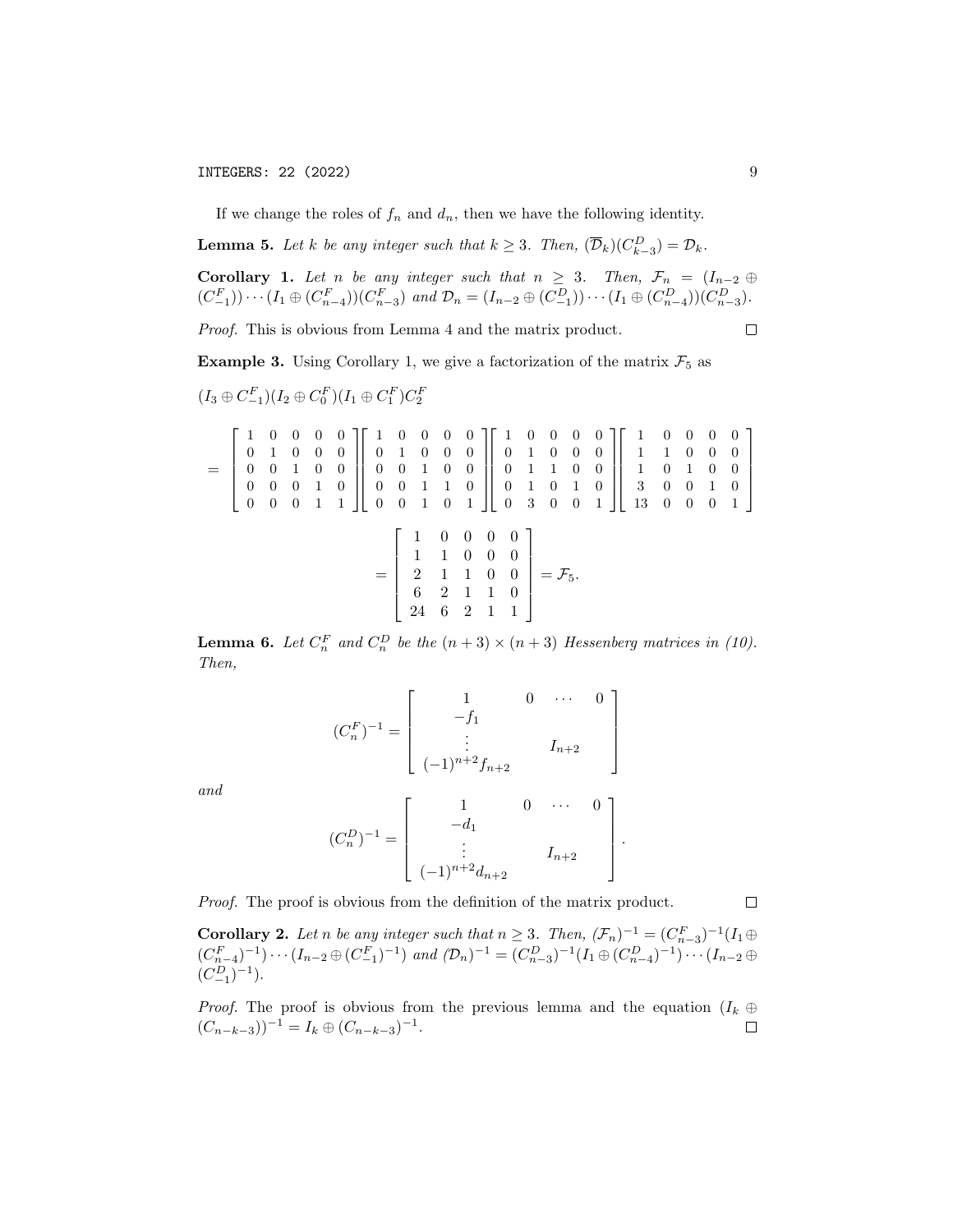# 3. Determinantal and Permanental Representation of Factorial and Derangement Numbers

**Theorem 6.** Let n be any integer such that  $n \geq 1$ , and let  $A_n^F = [a_{i,j}]_{i,j=1,2,...,n}$ be an  $n \times n$  Hessenberg matrix defined as

$$
a_{i,j} = \begin{cases} -1, & if \ i - j = -1; \\ (-1)^{i-j} f_{i-j+1}, & if \ i \ge j; \\ 0, & otherwise. \end{cases}
$$
 (11)

Then,

$$
\det(\_A_n^F) = n!.
$$

*Proof.* We proceed by induction on n. The result clearly holds for  $n = 1$ . Now suppose that the result is true for all positive integers less than  $n$ . We prove it for  $n.$  In fact, by using  $(1)$  we obtain that

$$
\det(\_A_n^F) = \sum_{k=1}^n [(-1)^{k-1} a_{k,1}(a_{1,2})^{k-1} \det(\_A_{n-k}^F)]
$$
  
\n
$$
= \sum_{k=1}^n [(-1)^{k-1} (-1)^{k-1} f_k(-1)^{k-1} \det(\_A_{n-k}^F)]
$$
  
\n
$$
= \sum_{k=1}^n [(-1)^{k-1} f_k(n-k)!]
$$
  
\n
$$
= n!.
$$

**Theorem 7.** Let n be any integer such that  $n \geq 1$ , and let  $-A_n^D = [a_{i,j}]_{i,j=1,2,...,n}$ be an  $n \times n$  Hessenberg matrix defined as

$$
a_{i,j} = \begin{cases} -1, & \text{if } i - j = -1; \\ (-1)^{i-j} d_{i-j+1}, & \text{if } i \ge j; \\ 0, & \text{otherwise.} \end{cases}
$$
(12)

Then,

$$
\det(\_A_n^D) = \frac{!(n+1)}{n+1}.
$$

Proof. The proof is similar to the proof of Theorem 6.

 $\Box$ 

**Corollary 3.** Let m and n be positive integers such that  $m \leq n$ , and let  $e_n$  be the  $n$ -th row of the identity matrix  $I_n$ . Then,

$$
e_n(Q_{n,F})^m e_n^T = (m)!
$$
 and  $e_n(Q_{n,D})^n e_n^T = (n+1)$ .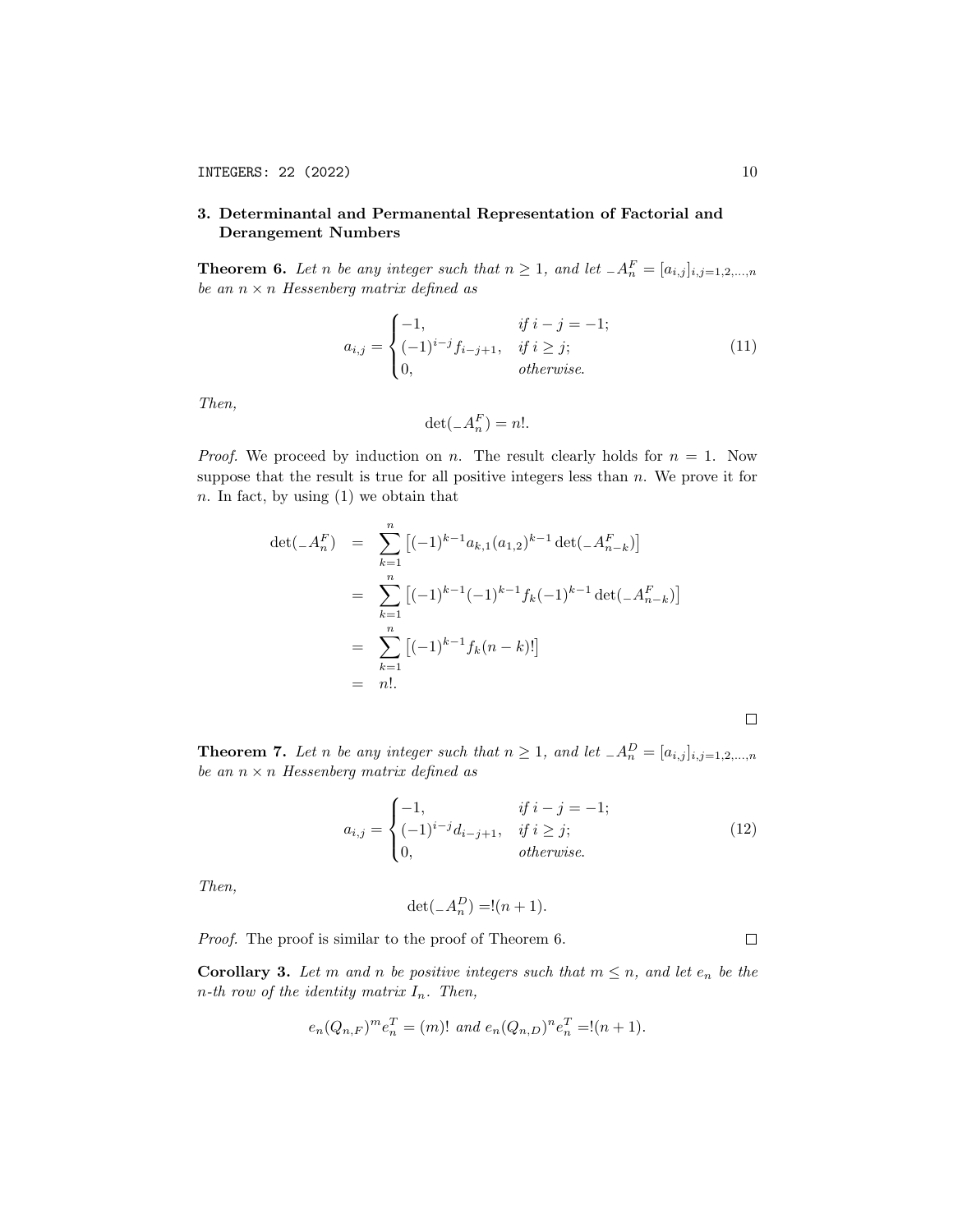Proof. The proof is obvious from the definition of matrix product.

**Theorem 8.** Let n be any integer such that  $n \geq 1$ , and let  ${}_{+}B_n^F = [b_{s,t}]_{s,t=1,2,...,n}$ be an  $n \times n$  Hessenberg matrix defined as

$$
b_{s,t} = \begin{cases} -i, & \text{if } s - t = -1; \\ (i)^{s-t} f_{s-t+1}, & \text{if } s \ge t; \\ 0, & \text{otherwise.} \end{cases}
$$

Then,  $\det(A B_n^F) = n!$ .

*Proof.* We proceed by induction on n. The result clearly holds for  $n = 1$ . Now suppose that the result is true for all positive integers less than  $n$ . We prove it for  $n.$  In fact, by using  $(1)$  we obtain that

$$
\det(A_n F_n^F) = \sum_{k=1}^n [(-1)^{k-1} b_{k,1} (b_{1,2})^{k-1} \det(A_n F_{n-k}^F)]
$$
  

$$
= \sum_{k=1}^n [(-1)^{k-1} (i)^{k-1} f_k (-i)^{k-1} \det(A_n F_{n-k}^F)]
$$
  

$$
= \sum_{k=1}^n [(-1)^{k-1} f_k (n-k)!]
$$
  

$$
= n!.
$$

|  |  | I |  |
|--|--|---|--|
|  |  |   |  |
|  |  |   |  |
|  |  |   |  |

Example 4. By using Theorem 8, we obtain 5! as

$$
\det \begin{bmatrix} 1 & -i & 0 & 0 & 0 \\ -i & 1 & -i & 0 & 0 \\ -3 & -i & 1 & -i & 0 \\ 13i & -3 & -i & 1 & -i \\ 71 & 13i & -3 & -i & 1 \end{bmatrix} = 120.
$$

**Theorem 9.** Let n be any integer such that  $n \geq 1$ , and let  ${}_{+}B_n^D = [b_{s,t}]_{s,t=1,2,...,n}$ be an  $n \times n$  Hessenberg matrix defined as

$$
b_{s,t} = \begin{cases} -i, & \text{if } s - t = -1; \\ (i)^{s-t} d_{s-t+1}, & \text{if } s \ge t; \\ 0, & \text{otherwise.} \end{cases}
$$

Then,

$$
\det( _+B_n^D)=!(n+1).
$$

Proof. The proof is similar to the proof of Theorem 6.

 $\Box$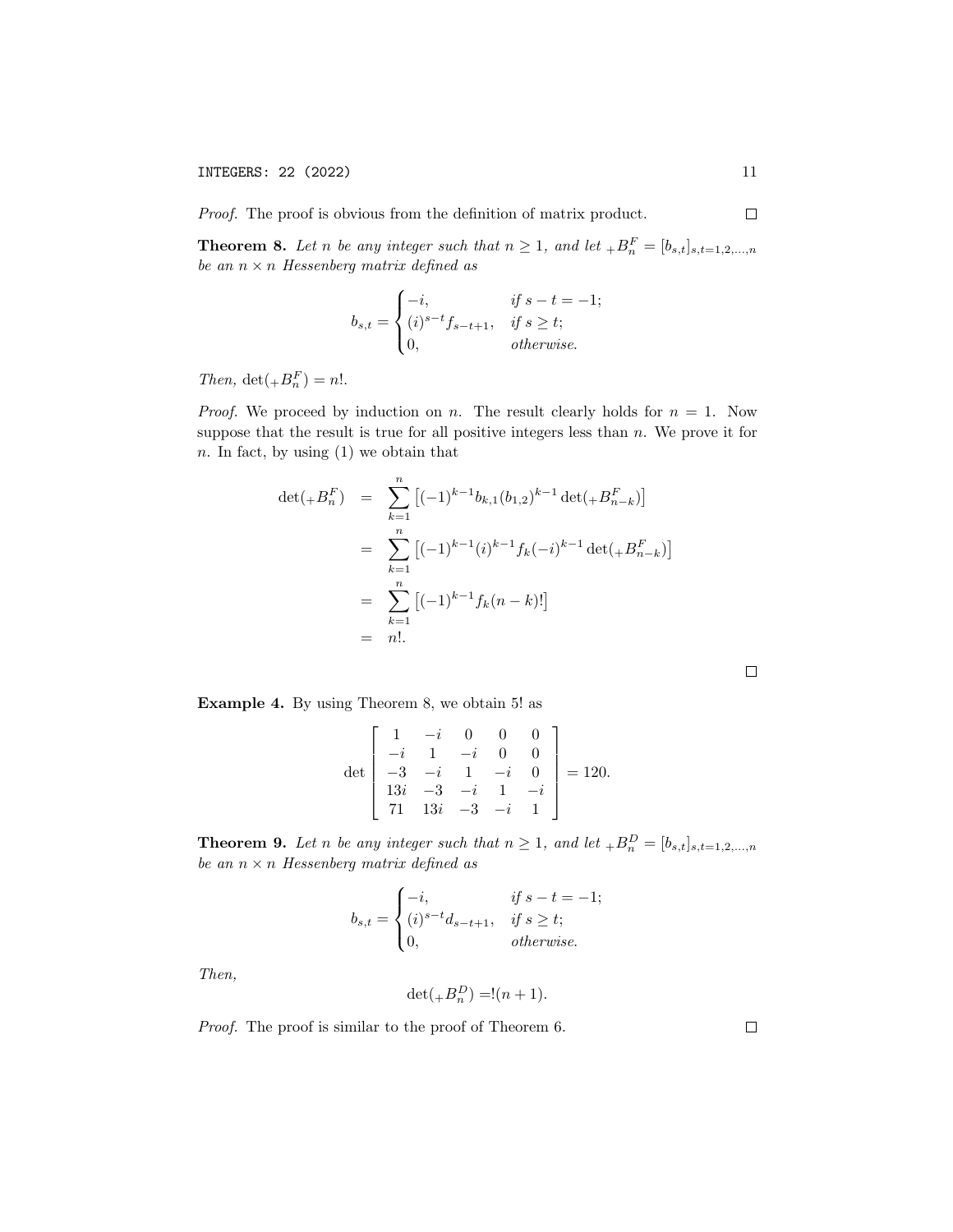There exists a relation between the determinant and the permanent of a Hessenberg matrix (cf. [9, 12]). The following corollaries are obvious from this relation.

**Corollary 4.** Let n be any integer such that  $n \geq 1$ , and let  $+A_n^F = [u_{s,t}]_{s,t=1,2,...,n}$ and  ${}_{-}B_{n}^{F}=[v_{s,t}]_{s,t=1,2,...,n}$  be the  $n \times n$  Hessenberg matrices defined as

$$
u_{s,t} = \begin{cases} 1, & \text{if } s-t = -1; \\ (-1)^{s-t} f_{s-t+1}, & \text{if } s \ge t; \\ 0, & \text{otherwise}; \end{cases} \text{ and } v_{s,t} = \begin{cases} i, & \text{if } s-t = -1; \\ (i)^{s-t} f_{s-t+1}, & \text{if } s \ge t; \\ 0, & \text{otherwise}, \end{cases}
$$

where  $i = \sqrt{-1}$ . Then,  $per(+A_n^F) = per(-B_n^F) = n!$ .

**Corollary 5.** Let n be any integer such that  $n \geq 1$ , and let  $+A_n^D = [u_{s,t}]_{s,t=1,2,...,n}$ and  ${}_B P^D = [v_{s,t}]_{s,t=1,2,...,n}$  be the  $n \times n$  Hessenberg matrices defined as

$$
u_{s,t} = \begin{cases} 1, & \text{if } s-t = -1; \\ (-1)^{s-t}d_{s-t+1}, & \text{if } s \ge t; \\ 0, & \text{otherwise}; \end{cases} \text{ and } v_{s,t} = \begin{cases} i, & \text{if } s-t = -1; \\ (i)^{s-t}d_{s-t+1}, & \text{if } s \ge t; \\ 0, & \text{otherwise}, \end{cases}
$$

where  $i = \sqrt{-1}$ . Then,  $per(+A_n^D) = per(-B_n^D) = (n+1)$ .

**Corollary 6.** Let n be any integer such that  $n \geq 1$ ,

$$
\widehat{A_n^F} = \begin{bmatrix} 1 & 0 & \cdots & 0 \\ & & & \vdots \\ & & & -(-A_{n-1}^F) & 0 \\ & & & 1 \end{bmatrix} \text{ and } \widehat{A_n^D} = \begin{bmatrix} 1 & 0 & \cdots & 0 \\ & & & \vdots \\ & & & \vdots \\ & & & 1 \end{bmatrix}.
$$

Then,

$$
(\widehat{-A_n^F})^{-1} = \mathcal{F}_{(n+1)} \text{ and } (\widehat{-A_n^D})^{-1} = \mathcal{D}_{(n+1)}
$$

Proof. The proof is obvious from Theorem 1 and Theorem 2.

 $\Box$ 

Acknowledgement. The author thanks the referee for the useful comments to improve the quality of this paper.

### References

[1] U. Abel, Some new identities for derangement numbers, Fibonacci Quart. 56 (2018), 313-318.

<sup>[2]</sup> R. Aggarwala and M.P. Lamoureux, Inverting the Pascal matrix plus one, Amer. Math. Monthly 109 (2002), 371–377.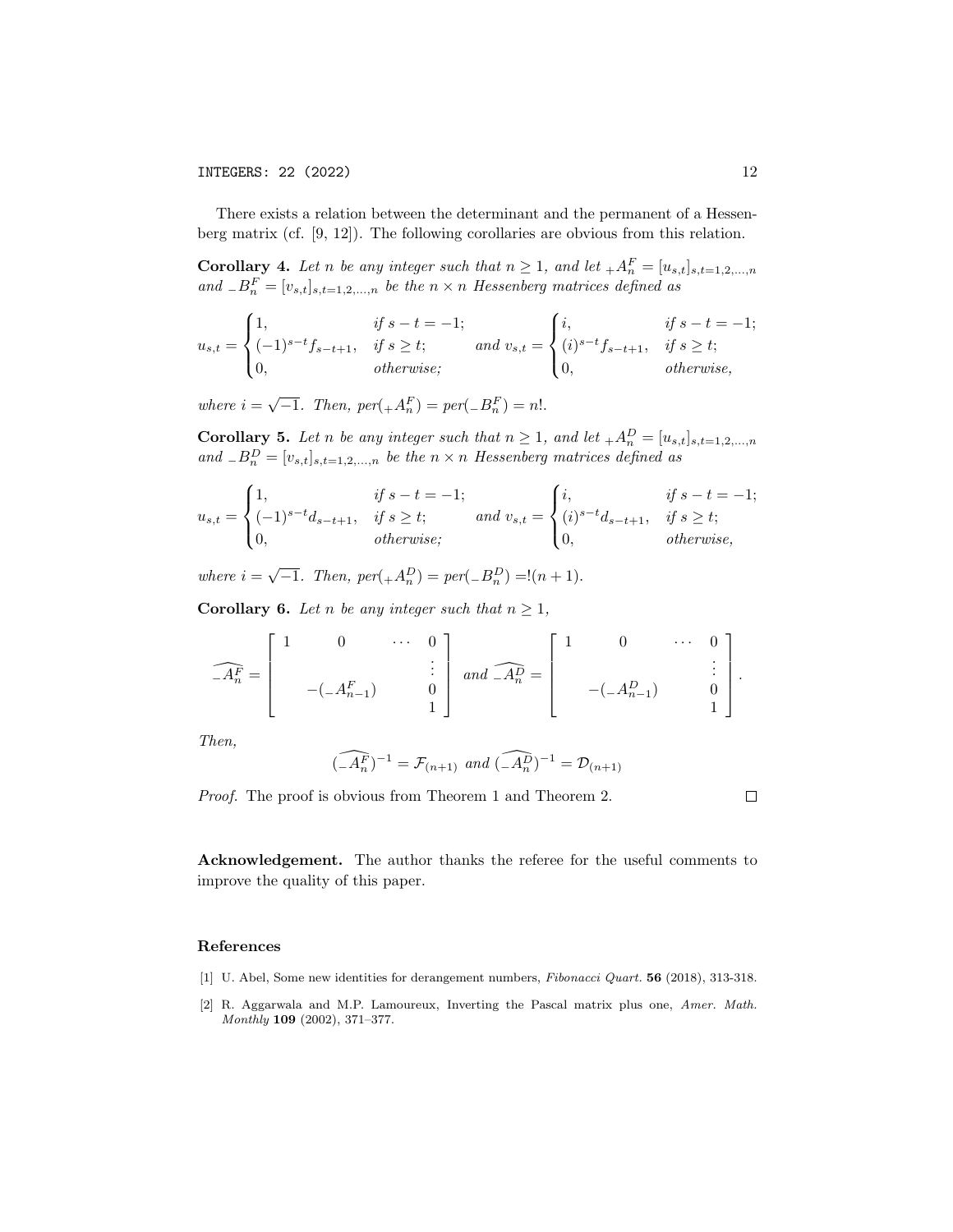- [3] M. Aigner, A Course in Enumeration, Graduate Texts in Mathematics, Springer, Berlin, 2007.
- [4] M. Bona, lntroduction to Enumerative Combinatorics, Walter Rudin Student Series in Advanced Mathematics, McGraw-Hill, New York, 2007.
- [5] R. A. Brualdi and H. J. Ryser, Combinatorial Matrix Theory, Cambridge University Press, Cambridge, 1991.
- [6] N.D. Cahill, J.R. D'Errico, D.A. Narayan and J.Y. Narayan, Fibonacci determinants, College Math. J. 33 (2002), 221–225.
- [7] G.S. Call and D.J. Vellman, Pascal matrices, Amer. Math. Monthly 100 (1993), 372-376.
- [8] P. R. de Montmort, Essay D'analyse sur Les Jeux de Hazard, Chez Jacques Quillau, Paris, 1708.
- [9] P. M. Gibson, An identity between permanents and determinants, Amer. Math. Monthly 76 (1969), 270–271.
- [10] M. Hassani, Derangements and applications, *J. Integer Seq.* 6 (2003), Article 03.1.2.
- [11] M. Janjic, Determinants and recurrence sequences, J. Integer Seq. 15 (2012), Article 12.3.5.
- [12] K. Kaygisiz and A. Sahin, Determinant and permanent of Hessenberg matrix and generalized Lucas polynomials, Bull. Iranian Math. Soc. 39(6) (2013), 1065–1078.
- [13] K. Kaygisiz and A. Sahin, A new method to compute the terms of generalized order-k Fibonacci numbers, J. Number Theory 133 (2013), 3119–3126.
- [14] E. Kilic and D. Tasci, The linear algebra of the Pell matrix, Bol. Soc. Mat. Mex. 2(11) (2005), 163-174.
- [15] R. K. Kittappa, A representation of the solution of the nth order linear difference equation with variable coefficients, Linear Algebra Appl. (1993), 211-222.
- [16] G.Y. Lee, J.S. Kim and S.G. Lee, Factorizations and eigenvalues of Fibonacci and symmetric Fibonacci matrices, Fibonacci Quart.  $40(3)$  (2002), 203-211.
- [17] G.Y. Lee and J.S. Kim, The linear algebra of the k-Fibonacci matrix, Linear Algebra Appl. 373 (2003), 75–87.
- [18] H-C. Li, On Fibonacci-Hessenberg matrices and the Pell and Perrin numbers, Appl. Math. Comput. 218(17) (2012), 8353–8358.
- [19] H. Li and T. MacHenry, Permanents and determinants, weighted isobaric polynomials, and integer sequences, J. Integer Seq. 16 (2013), Article 13.3.5.
- [20] H. Minc, Permanents-Encyclopedia of Mathematics and its Applications, Addison-Wesley Publishing Company, 1978.
- [21] V.H. Moll, J.L. Ramirez, and D. Villamizar, Combinatorial and arithmetical properties of the restricted and associated Bell and factorial numbers, (2017), arXiv preprint arXiv:1707.08138.
- [22] OEIS Foundation Inc. (2020), The On-Line Encyclopedia of Integer Sequences, http://oeis.org/A000166.
- [23] OEIS Foundation Inc. (2020), The On-Line Encyclopedia of Integer Sequences, http://oeis.org/A000142.